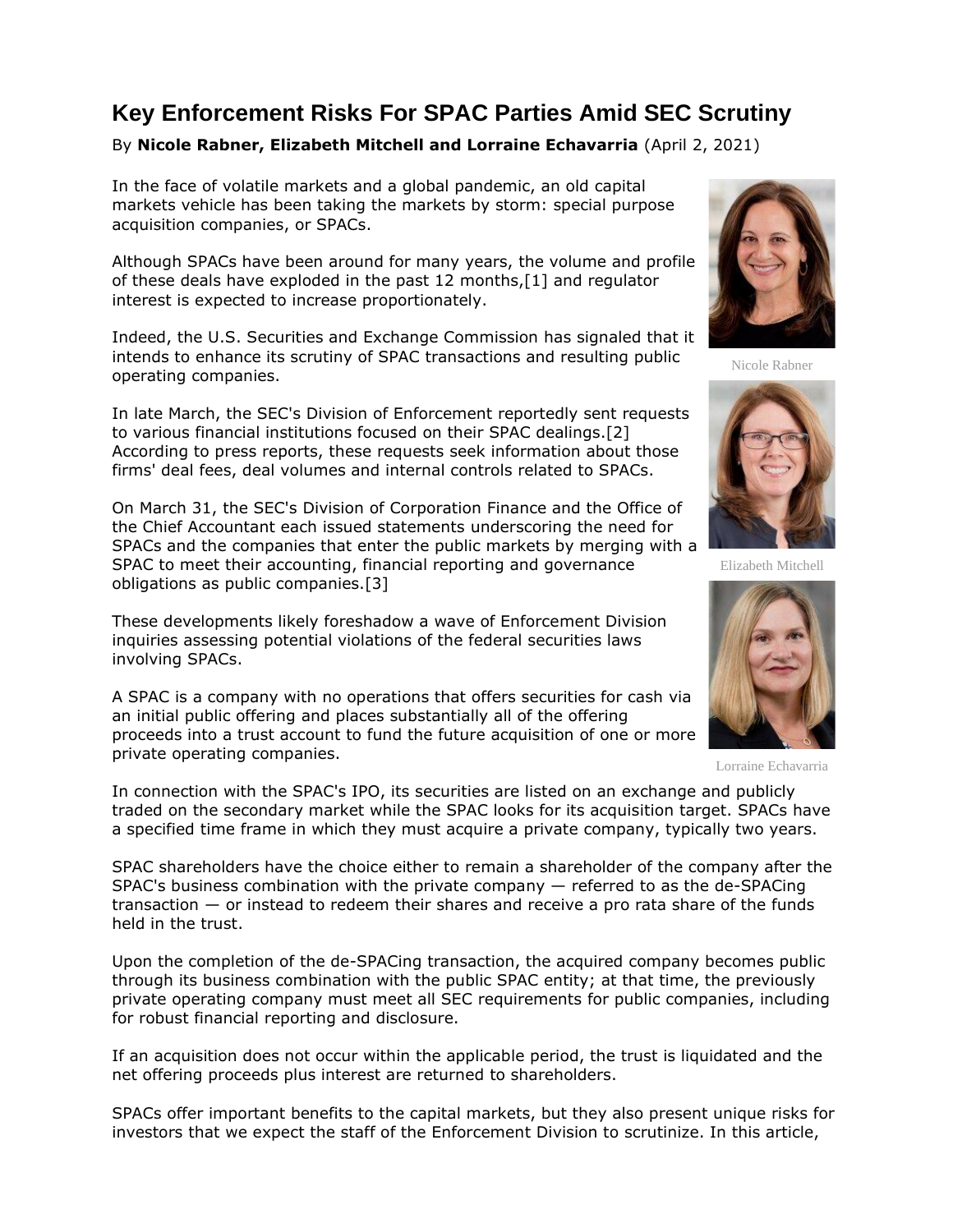we discuss areas of expected enforcement focus as the Enforcement Division dials up its attention on SPACs.

## **Enforcement Risks for SPAC Sponsors**

The most significant enforcement risk arises from allegations of inadequate disclosures, with SPAC sponsors on the front line. The SPAC sponsor is the entity establishing a management team and forming the SPAC, a role played by hedge fund managers, investment banks, private equity firms, venture capital firms and institutional asset managers, among others.

Sponsors contribute their investment and operational expertise and typically provide a portion of the capital that is used to pay IPO and ongoing expenses while the SPAC seeks an acquisition. In return, sponsors have significant control over their SPACs and seek to gain significant upside from an eventual business combination transaction.

The sponsor is expected to provide full and fair disclosure regarding potential risks, conflicts of interest, and other material facts related to each proposed transaction. This includes disclosures made during the IPO and in the proxy statements and registration statements describing the initial business combination.

The Division of Corporation Finance staff has indicated that it will be closely scrutinizing sponsor disclosures regarding conflicts of interest, given that the economic interests of SPAC sponsors, directors and officers are not the same as, and can be at odds with, those of SPAC investors.[4]

We expect the Enforcement Division staff likewise will scrutinize the adequacy of disclosure in offering documents, including on the following topics:

- The SPAC sponsors' obligations and allegiances to parties other than the SPAC and how those allegiances may affect their evaluation of a business combination, for example, relationships between the SPAC and target company and relationships between SPAC management and target management or any private investors;
- The economic interests of SPAC sponsors, especially their incentives to complete an acquisition within the specified time period, and their potential losses if one is not completed;
- The control that the SPAC's sponsors, directors, officers and their affiliates have over approval of a business combination transaction;
- The material economic terms of the securities held by a SPAC's sponsors, directors, officers and affiliates, which can differ from  $-$  and potentially dilute the value of  $$ the securities held by public shareholders; and
- The degree to which additional funding, including from the sponsors or their affiliates  $-$  such as other funds managed by the SPAC sponsors or their principals  $-$  may dilute shareholders' interest in the combined company or may be provided in the form of a loan or security that has different rights from those of common shareholders.[5]

We anticipate the Division of Enforcement also will scrutinize generally whether the merger proxy or registration statement contains adequate disclosure about the contemplated business combination for SPAC shareholders to make informed decisions, both on whether to approve the transaction and on whether to redeem their shares.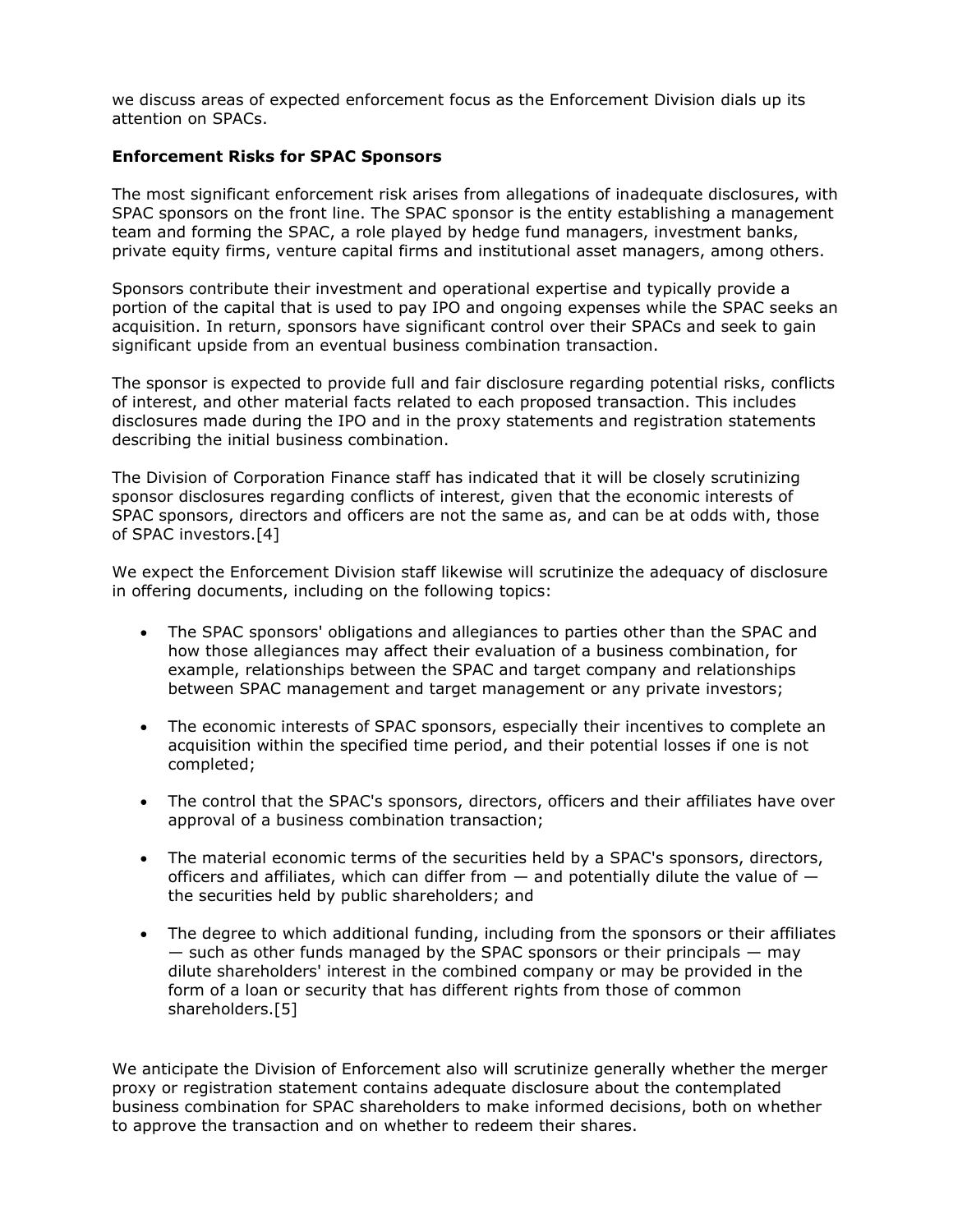Unlike in a traditional IPO, where the market values the private company, in a de-SPACing transaction, the sponsor plays a significant role in determining the value of the target private company and deciding how much the SPAC will pay for it.

The SEC likely will examine the basis for recommending the particular business combination, including valuation assessments, financial projections and statements about a target's expected future prospects, and descriptions of the due diligence performed on the target company.

The Enforcement Division staff also will likely scrutinize whether risks of nonperformance have been adequately identified. Where a target's expected future performance turns on assumptions such as business pipelines, for example, the SEC staff likely will pay particular attention to whether those assumptions have been vetted and whether the risks have been adequately described.

It is worth noting that it is uncommon for SPACs to receive fairness opinions on the valuations of the targets. In terms of prioritization, we expect the Enforcement Division staff will focus on instances where the acquired company subsequently suffered material performance losses, both where the target company was relatively immature and thus had little history of financial performance and operation, and where the target was well established and backed by well-known private equity companies.

In addition, certain SPACs are associated with high-profile figures, including former politicians and athletes, either as part of the management team or as investors offering their endorsements.

The SEC has made it clear that these arrangements, including payment for promotional activities or testimonials, must be adequately disclosed. The SEC's Office of Investor Education and Advocacy issued an investor alert earlier this month cautioning investors regarding the risks of investing in SPACs due to celebrity backing.[6]

This alert was similar to a November 2017 SEC release about risks associated with celebritybacked initial coin offerings, which was a precursor to multiple enforcement actions related to celebrities touting ICOs.[7]

We expect Enforcement Division staff to scrutinize SPACs associated with celebrities to assure that any arrangements to compensate them for their role and endorsements are fully and fairly disclosed. We also anticipate the Enforcement Division staff will focus on the risk disclosures relating to the role, background and experience of celebrities identified as principals or otherwise associated with SPACs.

#### **Enforcement Risks for the Combined Public Company**

The SEC staff statements issued March 31 foreshadow that Enforcement Division staff also will scrutinize whether the post-merger public operating company is abiding by the myriad rules and regulations governing public companies and intended to offer investor protection.[8]

These statements emphasized that, as of the merger, the combined public company must have the necessary personnel, processes and controls in place to produce high-quality financial reporting, comply with disclosure requirements and operate with effective board oversight.[9]

We expect Enforcement Division staff to probe whether these combined public companies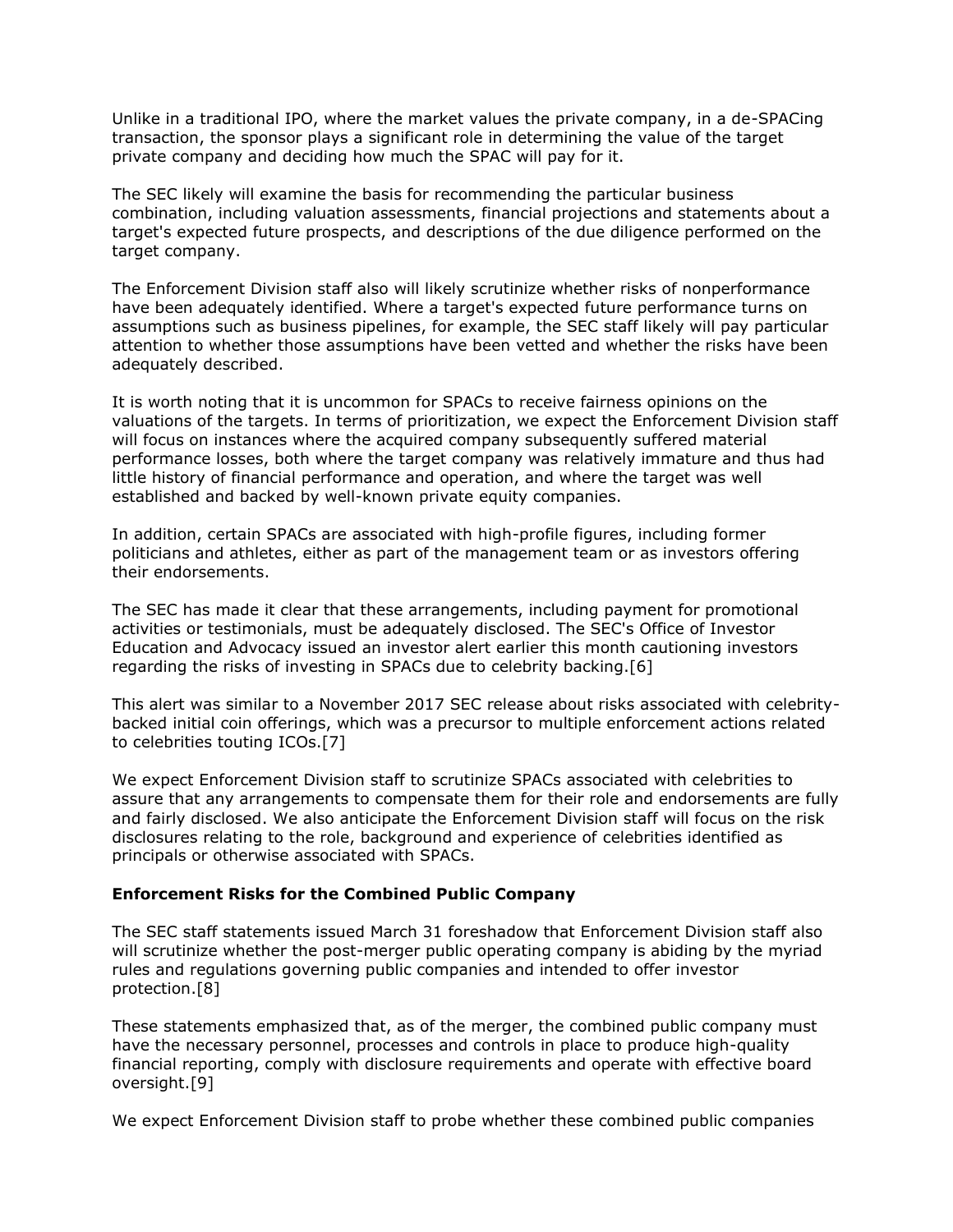have implemented reasonable systems of internal controls over financial reporting and disclosure, maintain adequate books and records, and have effective corporate board oversight, including by the audit committee.

The Enforcement Division staff will likely focus on situations where the de-SPAC company fails to meet reporting deadlines, adhere to SEC reporting rules and disclosure requirements, or adopt the accounting standards required of a public company.

We also anticipate Enforcement Division staff will scrutinize the strength of the external audit process and auditor independence in de-SPAC mergers.

## **Enforcement Risks for Underwriters and Broker-Dealer Distributors of SPACs**

Recent press reports on requests for information made by the Enforcement Division suggest that underwriters of SPAC IPOs, investment bankers to SPACs and targets, and private investment in public equity, or PIPE, placement agents will also be a focus of the SEC and the [Financial Industry Regulatory Authority'](https://www.law360.com/companies/financial-industry-regulatory-authority-inc)s scrutiny. The SEC and FINRA view these intermediaries as fulfilling important gatekeeping roles.

The SEC is likely to evaluate potential misrepresentations and omissions in offering documents, road show and investor presentation materials, and other disclosures on topics such as fees associated with SPAC transactions and control of funds raised in SPAC offerings.

We expect the Enforcement Division staff to evaluate whether broker-dealers have taken reasonable steps to monitor the materials used by firms to assure that they provide an accurate and balanced description of the offering.[10]

Relatedly, in February, FINRA identified risks related to SPACs among the emerging antimoney laundering and financial crime risks that it highlighted for the industry.[11]

FINRA noted that some firms have been engaging in the formation and IPO of SPACs without written supervisory procedures requiring member firms to "independently [conduct] due diligence" of SPAC sponsors and address other fraud risks, such as representations about the target company's financial condition and prospects.[12] We expect FINRA to make this area a priority in its own risk monitoring and enforcement program.

Further, we note that the SEC wields new authority for any recommendations made by broker-dealers to retail customers under the SEC's new Regulation Best Interest.[13]

Regulation Best Interest's care obligation requires broker-dealers and their associated persons, in making recommendations to retail customers, as defined, to exercise reasonable diligence, care and skill to, among other things, have a reasonable basis to believe that the recommendation is in the best interest of a particular retail customer based on that retail customer's investment profile and the potential risks, rewards and costs associated with the recommendation and does not place the financial or other interest of the broker, dealer or such natural person ahead of the interest of the retail customer.[14]

Regulation Best Interest also requires broker-dealers and their associated persons to disclose all material conflicts of interest associated with a transaction.[15] We expect the SEC's Division of Examinations and Enforcement Division staff to evaluate whether recommendations to retail customers to invest in SPACs satisfy the Regulation Best Interest requirement.

Finally, we expect broker-dealers in multiservice firms to face Enforcement Division inquiries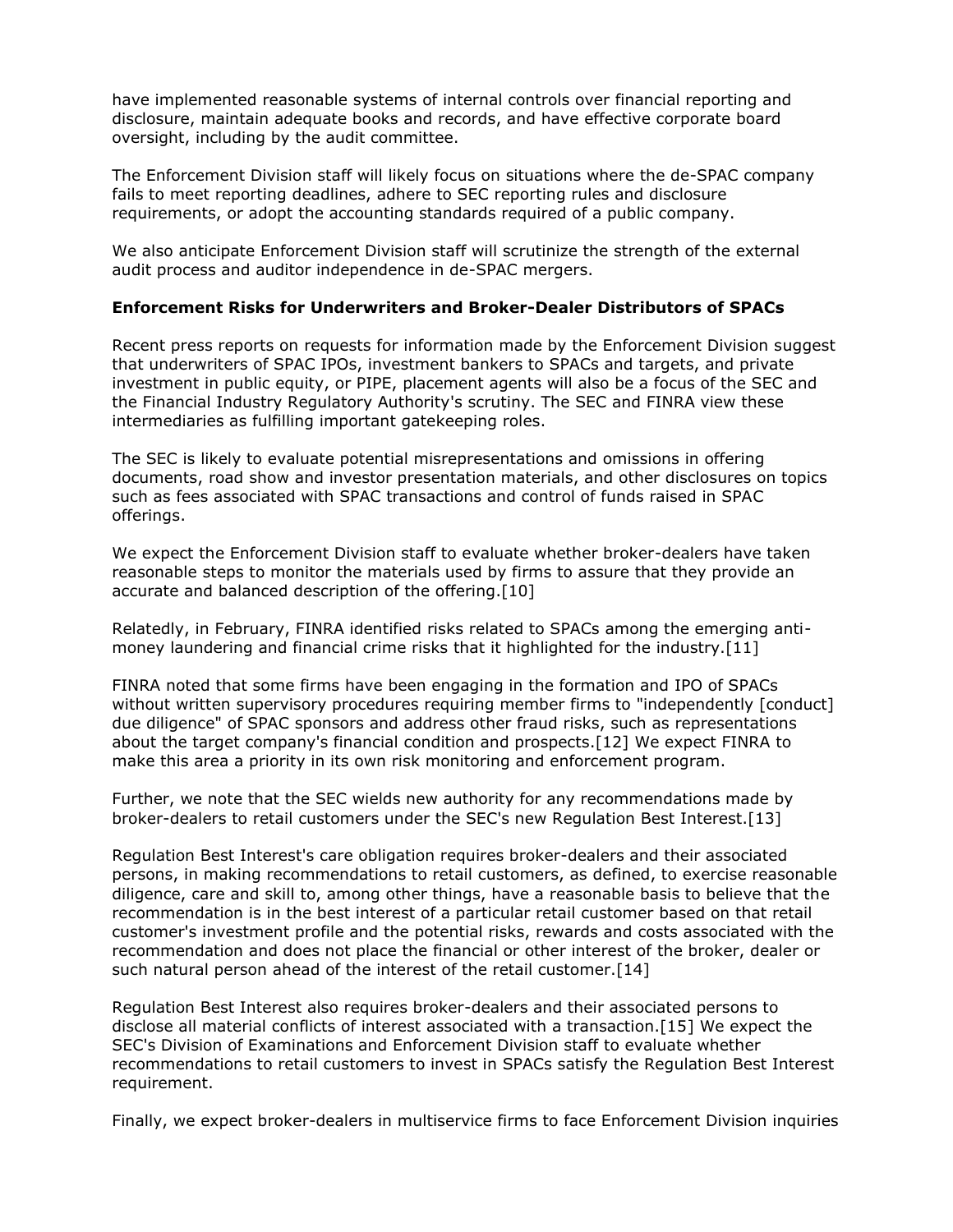related to potential coinvestment in the different stages and levels of the capital structure involving affiliated invested investment companies and investment advisers.[16]

## **Potential Insider Trading Inquiries**

The Enforcement Division staff also can be expected to look for unusual trading patterns that could indicate leaks of material nonpublic information in the context of SPAC deals.

Directors, management and employees of the sponsor likely possess material nonpublic information at various stages of their search for an acquisition, and it is common for SPAC sponsors to be negotiating with the SPAC's business combination target and simultaneously marketing the SPAC's PIPE confidentially.

Likewise, directors, managers and employees of the target will often have material nonpublic information with respect to a potential business combination transaction with a SPAC in which they are involved, and underwriters may possess such information during diligence, underwriting and financial advisory activities. We expect these circumstances to give rise to potentially complicated insider trading probes.

The recent information requests made by the Enforcement Division to financial institutions and statements by the Division of Corporation Finance and Office of the Chief Accountant foreshadow that significant regulator attention will be devoted to SPAC transactions and the resulting public operating companies.

With the explosion in the profile and volume of SPACs, we expect the SEC will devote significant time to examining each stage of a SPAC transaction and every type of participant in these deals.

*[Nicole Rabner,](https://www.wilmerhale.com/en/people/nicole-rabner) [Elizabeth Mitchell](https://www.wilmerhale.com/en/people/elizabeth-mitchell) and [Lorraine Echavarria](https://www.wilmerhale.com/en/people/lori-echavarria) are partners at [WilmerHale.](https://www.law360.com/firms/wilmer-hale)*

*WilmerHale attorneys Glenn Pollner, Tim Silva, Lisa Firenze and Aaron Friedman contributed to this article.*

*The opinions expressed are those of the author(s) and do not necessarily reflect the views of the firm, its clients or Portfolio Media Inc., or any of its or their respective affiliates. This article is for general information purposes and is not intended to be and should not be taken as legal advice.*

[1] SPACs have been around since the early 1990s, but their popularity has grown in an extraordinary fashion recently. SPAC IPOs have surged globally, to a record \$80 billion of new issuance activity in the first 10 weeks of 2021, the vast majority in the United States. That volume has already eclipsed the record \$79 billion in gross proceeds raised by IPOs of such vehicles in 2020. See Ortenca Aliaj & Patrick Temple-West, "SEC questions bank over their work with SPACs," Financial Times (Mar. 25, 2021), available at [https://www.ft.com/content/3bb219a1-e56b-4c0b-990a-b5d2f9e92a03.](https://www.ft.com/content/3bb219a1-e56b-4c0b-990a-b5d2f9e92a03)

[2] Jody Godoy, Chris Prentice, "U.S. Regulator opens inquiry into Wall Street's blank check IPO frenzy," Reuters (Mar. 24, 2021), available at [https://www.reuters.com/article/us-usa](https://www.reuters.com/article/us-usa-sec-spacs-exclusive/exclusive-u-s-regulator-opens-inquiry-into-wall-streets-blank-check-ipo-frenzy-sources-idUSKBN2BH09F?il=0)[sec-spacs-exclusive/exclusive-u-s-regulator-opens-inquiry-into-wall-streets-blank-check](https://www.reuters.com/article/us-usa-sec-spacs-exclusive/exclusive-u-s-regulator-opens-inquiry-into-wall-streets-blank-check-ipo-frenzy-sources-idUSKBN2BH09F?il=0)[ipo-frenzy-sources-idUSKBN2BH09F?il=0.](https://www.reuters.com/article/us-usa-sec-spacs-exclusive/exclusive-u-s-regulator-opens-inquiry-into-wall-streets-blank-check-ipo-frenzy-sources-idUSKBN2BH09F?il=0)

[3] "Staff Statement on Select Issues Pertaining to Special Purpose Acquisition Companies," Division of Corporation Finance (Mar. 31, 2021) ("Corporation Finance March SPAC